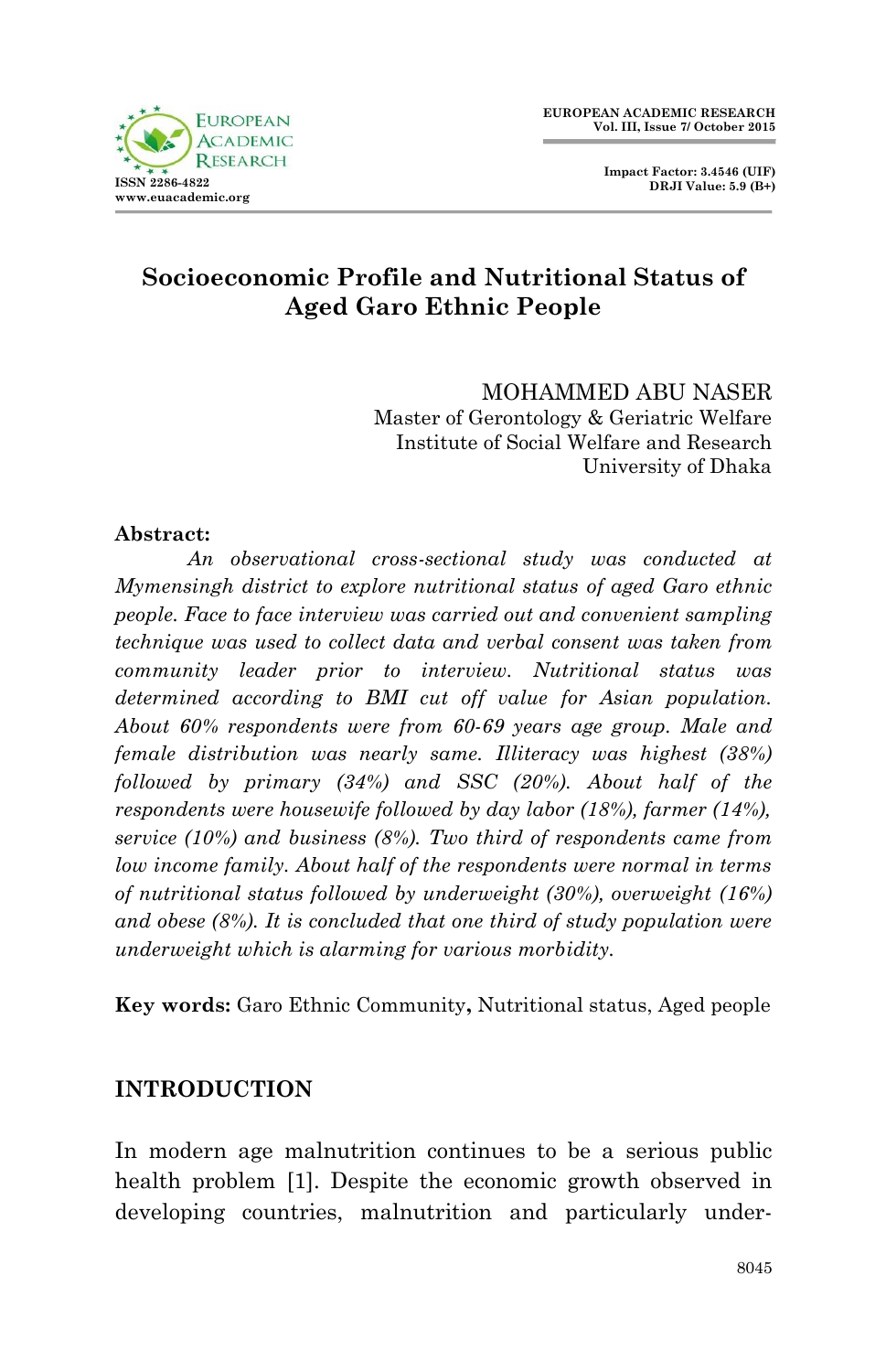nutrition is still highly prevalent [2]. Ageing is an ongoing physiological process. As mortality declining and improved public health interventions which result population ageing a worldwide phenomenon. During 2000-2030, the population of persons aged 60 years and above of the world has been projected to increase by about 550 million to 930 million, increasing from 6.9 to 12% worldwide and 6 to 12% in Asia [3]. Between the years 2000 and 2050, the worldwide proportion of persons over 60 years of age is expected to become more than double, from the current 6.9% to 16.4% [4]. The Garos have a different socio-cultural tradition in comparison with that of mainstream society of Bangladesh. Their family pattern, marriage, inheritage laws, norms and values, food habits, dressing, housing structure, language, cultural and religious festivals etc are different from any other tribal community, and of course not consistent with the tradition of mainstream Bangladeshi common people [5]. Nutritional status is a sensitive indicator of community health and if we want to formulate any strategy to combat malnutrition, measurement of nutritional status is the first step.

# **METHODOLOGY**

This was a cross-sectional survey conducted among conveniently selected 100 Garo ethnic aged people by door to door visit. First of all we took permission from local community leader by making him understand about objective of the study and then he guided us to search Garo people. After introducing us we collected socioeconomic information by face to face interview. Weight was recorded in kilograms by using standard weighting machine. During measuring weight, each subject was asked to bare footed and to remove heavy cloth. For measurement of height, subjects were positioned to stand on the platform, bare footed with their head upright, looking straight forward by using standard height measurement scale.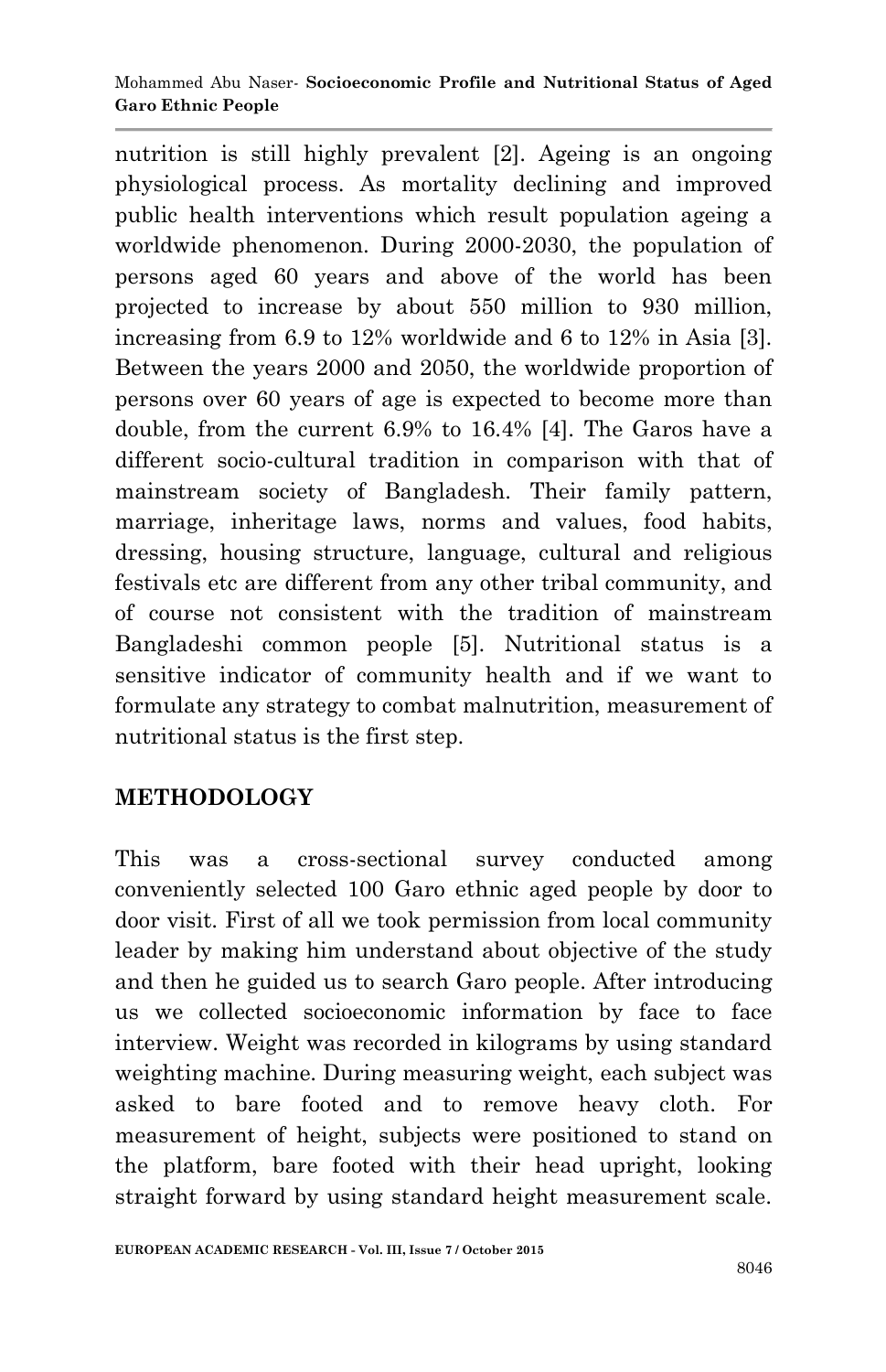Height was measured to the nearest 0.1 cm. Nutritional status was determined by BMI cut off value for Asian population. Questionnaires were checked each day after interviewing and again these were carefully checked after completion of all data collection and coded before entering into the computer. To minimize the errors, after entering the data set into the computer, these are checked and resolved by correction. This was a self-funding study and no external fund was provided to carry out this study.

## **RESULT**

About 60% respondents were from 60-69 years age group followed by 38% from 70-79 years and 2% from ≥80 years. (Table 1) Male and female distribution was nearly same. (Figure 1) Illiteracy was highest (38%) followed by primary (34%) and SSC (20%). (Table 2) About half of the respondents were housewife followed by day labor (18%), farmer (14%), service (10%) and business (8%). (Table 3) Two third of respondents came from low income family. (Table 4) About half of the respondents were normal in terms of nutritional status followed by underweight (30%), overweight (16%) and obese (8%). (Table 5)

| Age group | Frequency | Percentage |
|-----------|-----------|------------|
| 60-69     | 60        | 60         |
| 70-79     | 38        | 38         |
| $\geq 80$ |           | ∠          |
| Total     | 100       | $100\,$    |

**Table1. Age group of respondents**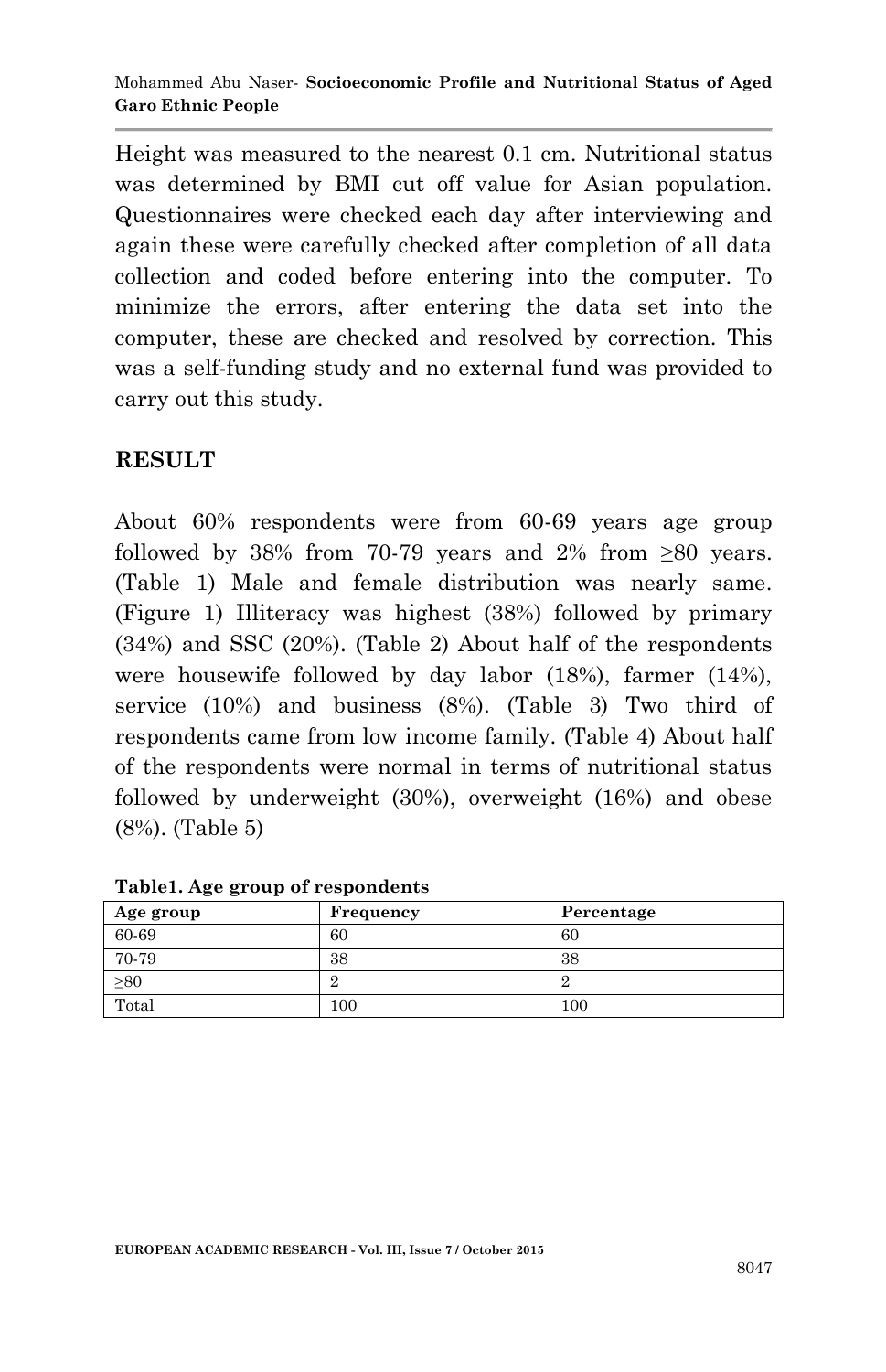

**Figure1. Gender distribution**

#### **Table 2. Educational status**

| Education  | Frequency | Percentage |
|------------|-----------|------------|
| Illiteracy | 38        | 38         |
| Primary    | 34        | 34         |
| <b>SSC</b> | 20        | 20         |
| <b>HSC</b> |           |            |
| Graduate   |           |            |
| Total      | 100       | 100        |

#### **Table 3. Occupational status**

| Occupation      | Frequency | Percentage |
|-----------------|-----------|------------|
| Housewife       | 50        | 50         |
| Service         | 10        | 10         |
| <b>Business</b> | 8         | 8          |
| Farmer          | 14        | 14         |
| Day labor       | 18        | 18         |
| Total           | 100       | 100        |

#### **Table 4. Monthly income**

| Monthly income | Frequency | Percentage |
|----------------|-----------|------------|
| Low            | 64        | 64         |
| Middle         | 26        | 26         |
| High           | 10        | 10         |
| Total          | 100       | 100        |

#### **Table 5. Nutritional status**

| <b>Nutritional status</b> | Frequency | Percentage |
|---------------------------|-----------|------------|
| Underweight               | 30        | 30         |
| Normal                    | 46        | 46         |
| Overweight                | 16        | 16         |
| Obese                     |           |            |
| Total                     | $100\,$   | 100        |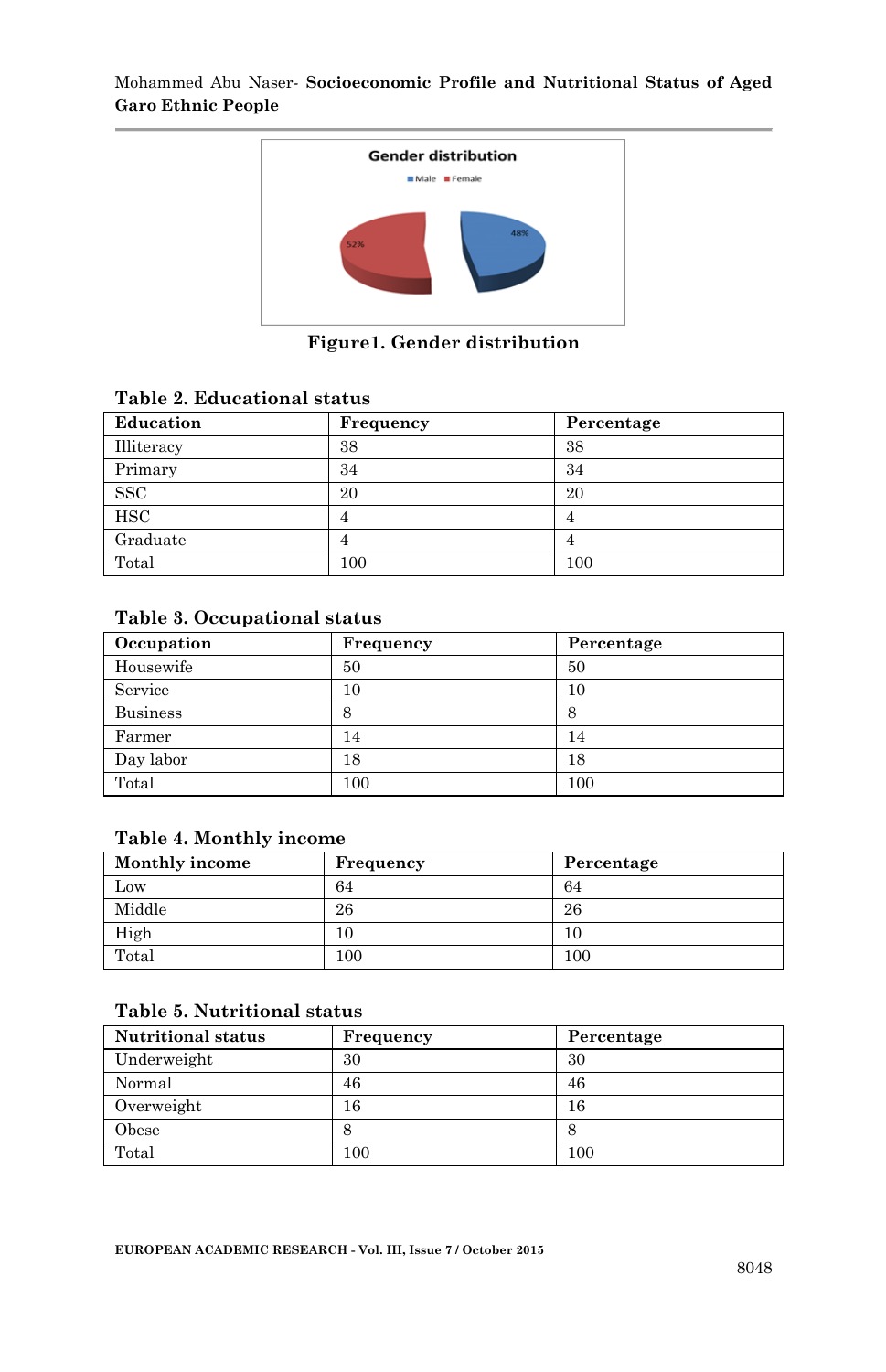## **DISCUSSION**

There are as many as 30 tribal communities living at the different parts of Bangladesh [6]. The Garos are one of them. They mostly live in Mymensingh, Netrokona, Taogail, Sylhet and Sunamgonj districts of our country. Nutritional status of the present study subjects represents gloomy picture. Underweight, normal, overweight and obese were 30%, 46%, 16% and 8% of respondents. Low income as well as illiteracy may be the reason behind that situation. In 2004 a study was conducted in our country, they found that the prevalence of malnutrition among older people living in rural community in Bangladesh was 26% [7]. Body composition and therefore energy stores change during ageing, making malnutrition comprise a greater risk. Many other factors contribute to increasing the risk of malnutrition. A study conducted by Samad and Abedin [8] found that majority of older people are in Bangladesh belong to the age group 60-69 years and same findings was found Taj Uddin and Chowdhury study which has a similarity with the findings of this study [9]. Elderly individuals in rural Bangladesh are either undernourished or at risk of malnourishment where same scenario was present in this study at Bangabandhu Sheikh Mujib Medical University. According to Mini Nutritional assessment (MNA) score, result showed that 26% prevalence of protein energy malnutrition and 62% to be at risk of malnutrition were seen in rural Bangladesh. One of the rare studies on adult nutrition in Bangladesh reports chronic energy deficiency prevalence of 63% and 72% among adults (19 years and older) in two selected rural areas [10]. About 4.8% was malnourished, 26.2% was at risk of malnutrition and 69% was well nourished in Mongolian elderly. In terms of body mass index, 4 in 5 of the elderly had values >21 kg/m2 [11].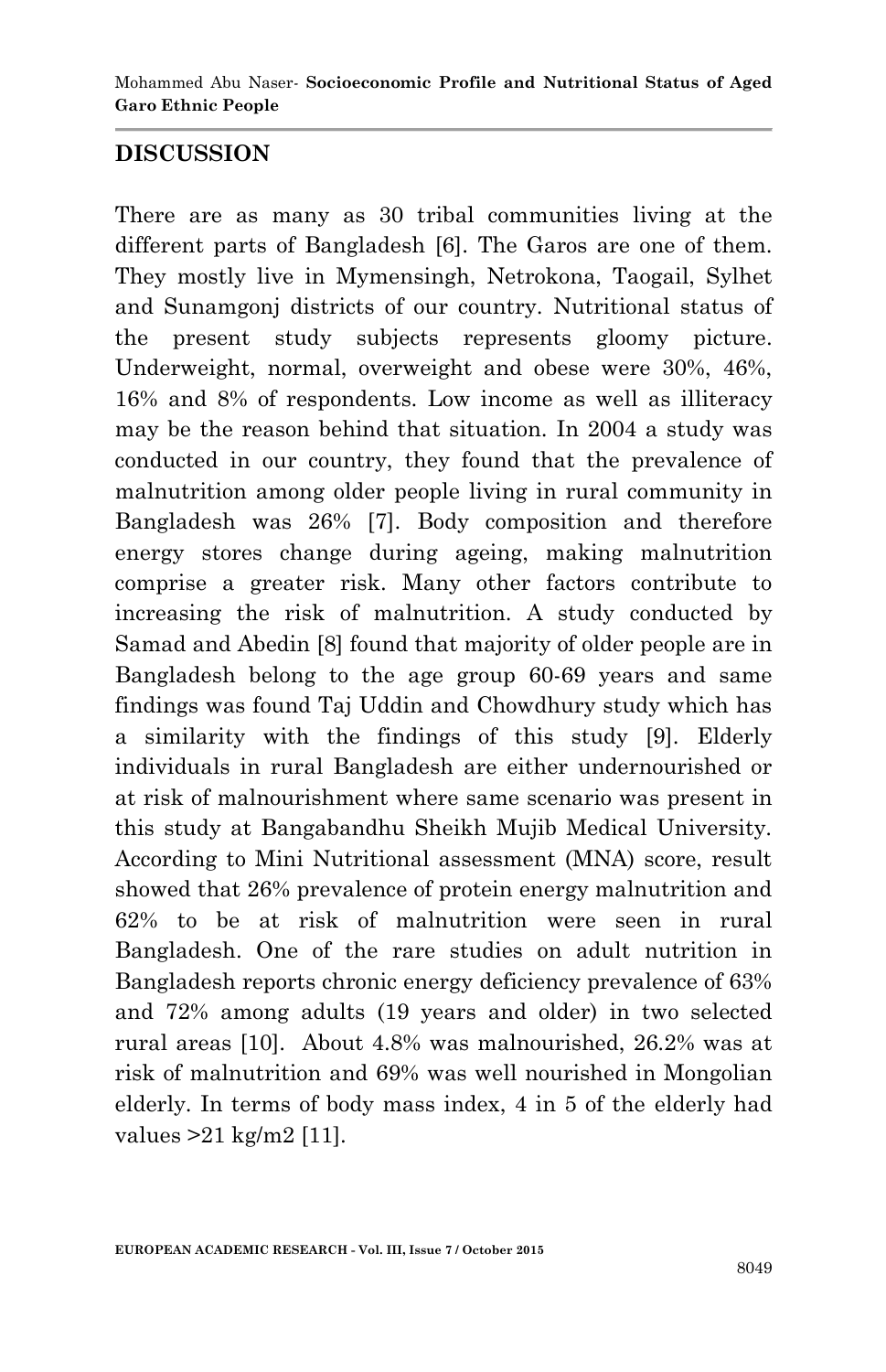## **CONCLUSION**

Though half of the respondents were normal regarding nutritional status but still one third were underweight.

### **REFERENCES**

- 1. UNICEF (1998) Malnutrition: causes, consequences and solution. The state of the world's children.
- 2. Muller O, Krawinkel M. Malnutrition and health in developing countries. CMAJ 2005; 173(3): 279-286.
- 3. Mohammad Muktader Moula et al Depression among elderly people in an old home. (MPH Dissertation)
- 4. Department of International Economics and social affairs: Periodical on Ageing United Nations, 1985
- 5. Milton SH. A Tribal Marriage. The Independent, 8 Aug, 2002.
- 6. Rabidas, Babul. Concern for Adibashis. Daily Star, 12 Aug'02.
- 7. Kabir Z Nahar, Ferdous T, Cederholm T, Khanam M Akter, Streatfied K and Wahlin A Ke. Mini Nutritional Assessment of rural elderly people in Bangladesh: the impact of demographic, socio-economic and health factors. Public Health Nutrition 2004; 9(8): 968-974.
- 8. Samad A and Abedin S 1998. Implications of Asia's population future and the elderly: The case of Bangladesh, ESCAP.
- 9. Uddin M Taj, K; Chowdhury MAI, Nazrul Islam M and Uddin Baher G.Status of elderly people of Bangladesh: health perspective. Proc. Pakistan Acad. Sci. 2010; 47(3):181-189
- 10. Hels O, Hassan N, Tetens I, Thilsted SH. Food consumption, energy and nutrient intake and nutritional status in rural Bangladesh: changes from 1981-1982 to